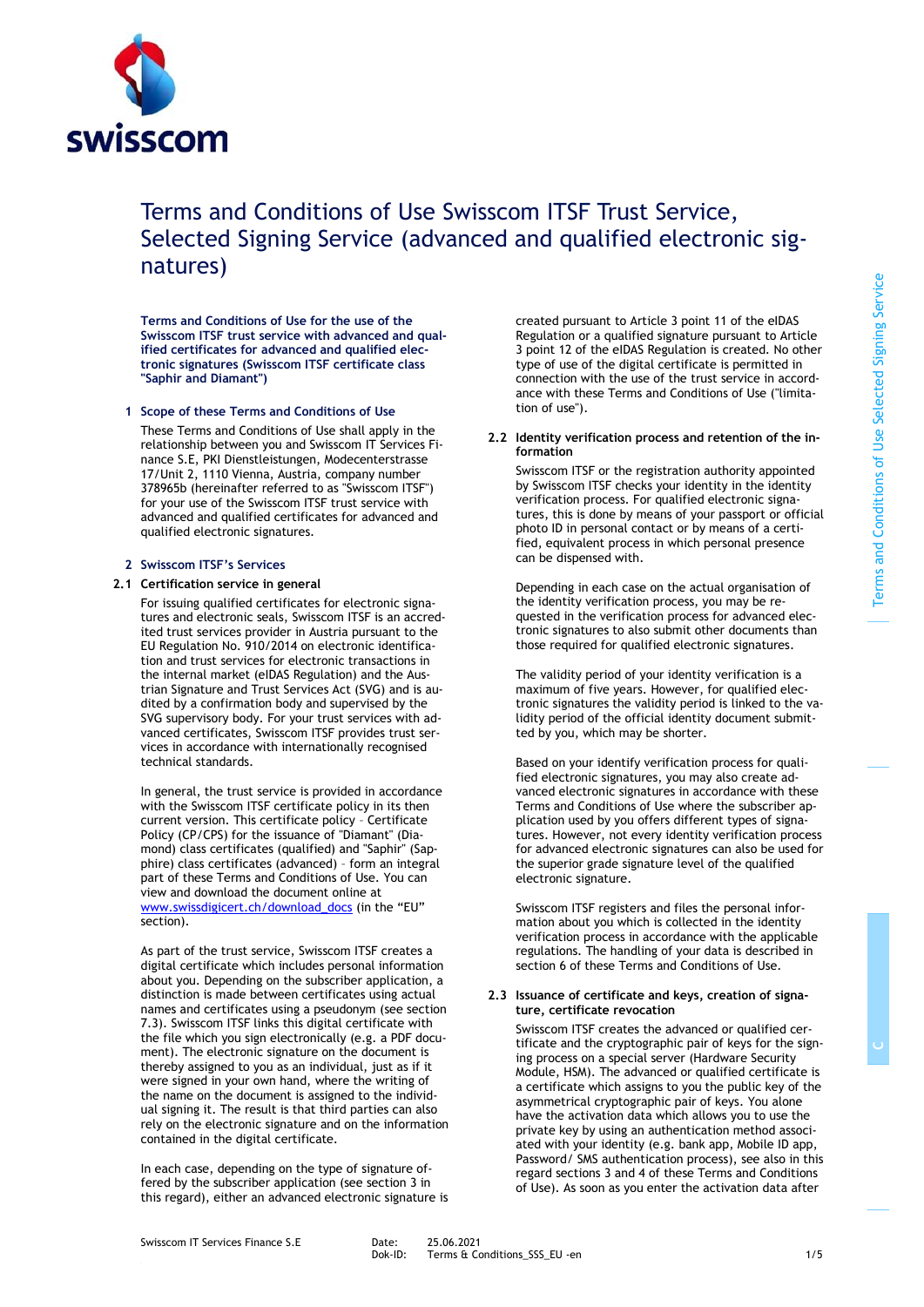

being requested to do so, Swisscom ITSF creates the advanced or qualified electronic signature for you.

Swisscom ITSF creates a certificate for you with a maximum validity period of three years.

Should Swisscom have to revoke the signature certificate due to insufficient algorithms, the applicant for this certificate will be informed and receive an offer for a new certificate with sufficient cryptological protection.

#### **2.4 Verification of the electronic signature**

<span id="page-1-3"></span>The Swisscom ITSF trust service allows the validity of the electronic signature to be validated. Third parties also (often referred to as the "relying party") can validate the validity of your electronic signature (e.g. for qualified electronic signatures on the website [www.signatur.rtr.at/de/vd/Pruefung.html\)](http://www.signatur.rtr.at/de/vd/Pruefung.html). The information provided in section [5](#page-1-2) of these Terms and Conditions of Use must be noted concerning the legal effects of the different electronic signatures.

#### **2.5 Availability**

Swisscom ITSF shall endeavour to provide the trust service continuously. Swisscom ITSF shall not, however, be liable for ensuring that the selected signing service is constantly available. Swisscom ITSF may limit the availability temporarily if this is necessary, for example, with regard to capacity limits, or the safety or integrity of the servers, or to perform technical maintenance or repairs and this is for the purpose of providing the services properly or improving them (maintenance work). Swisscom ITSF shall endeavour in this process to take account of the interests of the users of .<br>the trust service.

#### <span id="page-1-0"></span>**3 Preconditions of use**

You have an adequate understanding of digital certificates and of advanced and qualified electronic signatures.

You use a device and log in to an internet portal or an application which allow the Swisscom ITSF trust service to be used (so-called "subscriber application"). For example, it may be your employer's accounting software or your bank's or insurance company's internet portal. The terms and conditions of the subscriber application used by you may result in limitations in the use of the trust service. In particular, the subscriber application used by you determines whether you can create advanced or qualified electronic signatures. The subscriber application also determines whether you go through a one-time identification process for each electronic signature (one-time signature), or whether you can create several electronic signatures for a certain period of time after the identification process. The linking of the subscriber application to the Swisscom ITSF trust service is the subject of a separate agreement (Selected Signing Service Agreement).

You have an approved means of authentication which can be used for confirming your intention to sign (e.g. a mobile phone). Possible multi-factor authentication methods include, e.g. a bank app, Password/SMS Authentication or Mobile ID app or other approved signature authentication methods. The actual signature authorisation results from the connection of the subscriber application used by you.

You acknowledge that violations of the confidentiality and cooperation obligations agreed with your organisation may also constitute a violation of legal provisions that may result in criminal prosecution. This relates, for example, to business secrets.

#### <span id="page-1-1"></span>**4 Your cooperation obligations**

You undertake as part of the identity verification process to provide Swisscom ITSF and/or the registration authority with complete and true information.

You undertake that, when using secret passwords (where the use of such passwords is envisaged as a means of communicating your intentions), you shall not use any data relating to your personal details (date of birth or the like). You may not disclose any records of your personal password to any other person. These must be stored securely and separately from your mobile phone or encrypted and protected against access by third parties.

If, for example, your mobile device, your SIM card and/or the personal password which you have to provide in the authentication process has been stolen or if you know or suspect that another person has acquired knowledge of it (compromise), you undertake to do the following:

- You immediately stop creating signatures,
- You immediately arrange for invalidation of the certificate and
- If necessary, you change the access data (e.g. bank app, mobile ID PIN or password) and you block your SIM card if necessary.

You also undertake to arrange for invalidation of the certificate if your name, your nationality or other personal attributes change.

You may arrange for invalidation with the registration authority or with Swisscom ITSF pursuant to the procedure specified in the certificate policy.

As soon as there are any changes to a device used for authentication or to your identity data, you shall inform your registration authority or Swisscom ITSF directly of these changes.

You undertake to take every reasonable and readily available opportunity to protect your device and/or your mobile phone used for authentication or signature from attacks and malware ("viruses", "worms", "Trojan horses" and the like), particularly through using software from an official source that is continually updated.

You undertake to check the electronic signatures after they have been created in accordance with sectio[n 2.4](#page-1-3) of these Terms and Conditions of Use and to promptly report any discrepancies in the digital certificate to Swisscom ITSF.

#### <span id="page-1-2"></span>**5 Legal effects of the electronic signature**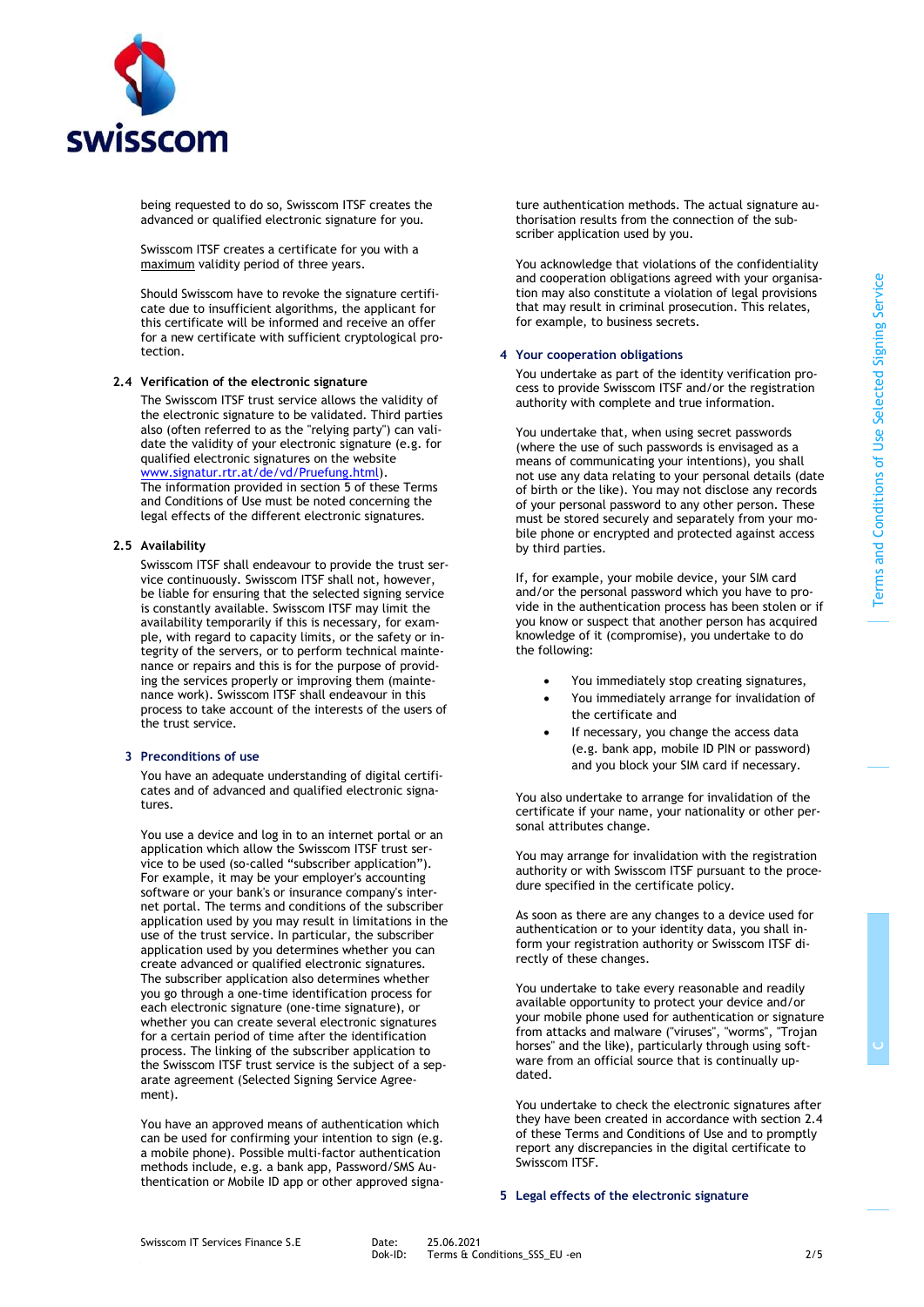

The trust service in accordance with these Terms and Conditions of Use creates in each case either an advanced electronic signature pursuant to Article 3 number 11 of the eIDAS Regulation or a qualified electronic signature in accordance with Article 3 number 12 of the eIDAS Regulation.

The subscriber application (see in this regard sectio[n 3](#page-1-0) of these Terms and Conditions of Use) used by you to reach the trust service determines the type of signature (advanced or qualified electronic signature) for each signature process. Swisscom ITSF has no influence on this choice.

Further, the subscriber application used by you to reach the trust service can either have a qualified time stamp associated with the advanced or qualified electronic signature at the trust service, or the time stamp may be dispensed with. Swisscom ITSF has no influence on this choice. An electronic signature is therefore created either with or without a qualified time stamp depending on the setting for the access to the Swisscom ITSF trust service. In verifying the signature (see in this regard sectio[n 2.4](#page-1-3) of these Terms and Conditions of Use) you can check to see whether or not the electronic signature is associated with a qualified time stamp.

A qualified electronic signature fulfils the legal requirement of writing in the sense of § 886 of the Austrian General Civil Code. In principle, a qualified electronic signature has the same legal effect as a handwritten signature. However, other legal formal requirements, in particular those which provide for the involvement of a notary or a lawyer or in connection with testamentary dispositions, as well as contractual agreements on the form shall remain unaffected. Depending on the particular situation, certain documents require a handwritten signature in order to be legally effective.

An advanced electronic signature does not satisfy the legal requirement of written form. The legal requirement of a handwritten signature can as a matter of principle only be replaced with equivalent effect by a qualified electronic signature, which must not be confused with an advanced electronic signature based on an advanced certificate in accordance with these Terms and Conditions of Use. Depending on the situation, certain documents therefore require a handwritten signature or a qualified electronic signature in order to have the intended legal effects.

It is your responsibility before using the trust service to determine your requirements and the legal effects of the qualified electronic signature or the advanced electronic signature in this context.

You acknowledge that the advanced or qualified electronic signatures created with the Swisscom ITSF trust service may have different, possibly less extensive effects under the law of a country other than Austira and that requirements as to form (such as the written form requirement) might not be met.

The use of certain technical algorithms is also subject to statutory restrictions in certain states. It is your responsibility to investigate the circumstances in this regard beforehand.

The inclusion of additional information in a digital certificate (specific attributes such as, for instance, right of representation for your employer) is purely declaratory, with the existence of an attribute and its legal effects governed by the applicable law (agency law, corporate law etc.) and not within the scope of Swisscom ITSF's influence or responsibilities. Swisscom ITSF shall only be responsible in this context for verifying evidence of an attribute at the time when the identity is verified using the documentary evidence requested by Swisscom ITSF. Specific attributes in the digital certificates do not reflect all possible situations under civil law (collective signing authority, signing authority only in special cases etc.).

#### <span id="page-2-1"></span>**6 Duration**

Taking account of the preconditions of use pursuant to sectio[n 3](#page-1-0) of these Terms and Conditions of Use, you may use the trust service using an authentication method deposited at the time of registration in accordance with these Terms and Conditions of Use for a maximum period of eight years.

## **7 Handling of your data**

#### **7.1 General, Privacy Statement**

Swisscom ITSF collects, stores and processes only data which is needed to provide the trust service. Handling of the data shall be governed not only by the applicable laws but also by the certificate policy referred to above in section [2.1](#page-0-0) of these Terms and Conditions of  $II$ se.

For the provision of the trust service Swisscom ITSF involves Swisscom (Switzerland) Ltd., domiciled in Switzerland. Swisscom (Switzerland) Ltd. operates the ITsystems for providing the trust services and these systems are located in Switzerland. The advanced or qualified certificates are thus issued on servers in Switzerland. Swisscom (Switzerland) Ltd. is therefore processing data in Switzerland, which is carried out on behalf of Swisscom ITSF. Swisscom ITSF has concluded the necessary data protection agreements with Swisscom (Switzerland) Ltd.

The handling of your data is further governed by [the](http://documents.swisscom.com/product/filestore/lib/b95cda36-6275-426c-ae8b-d5104ea11dbe/GDPR-CH-en.pdf)  [privacy statement](http://documents.swisscom.com/product/filestore/lib/b95cda36-6275-426c-ae8b-d5104ea11dbe/GDPR-CH-en.pdf) for use of the trust service, which can be accessed at [trustservices.swisscom.com](https://trustservices.swisscom.com/downloads/)

## **7.2 Identity verification documentation**

<span id="page-2-0"></span>For the purpose of creating the digital certificate and to maintain the verifiability of the trust service, the registration authority acting for Swisscom ITSF or Swisscom ITSF itself collects and stores the following data about you (to the extent this has been provided by you in the identity verification process in accordance with section 2.2 of these Terms and Conditions of Use):

A copy of the relevant pages of the identity document submitted by you (passport, identity card, possibly other documents according to section 2.2. if only advanced electronic signatures are to be created) with the information contained therein (in particular: gender, first names, last name, date of birth, valid date of identity document, nationality)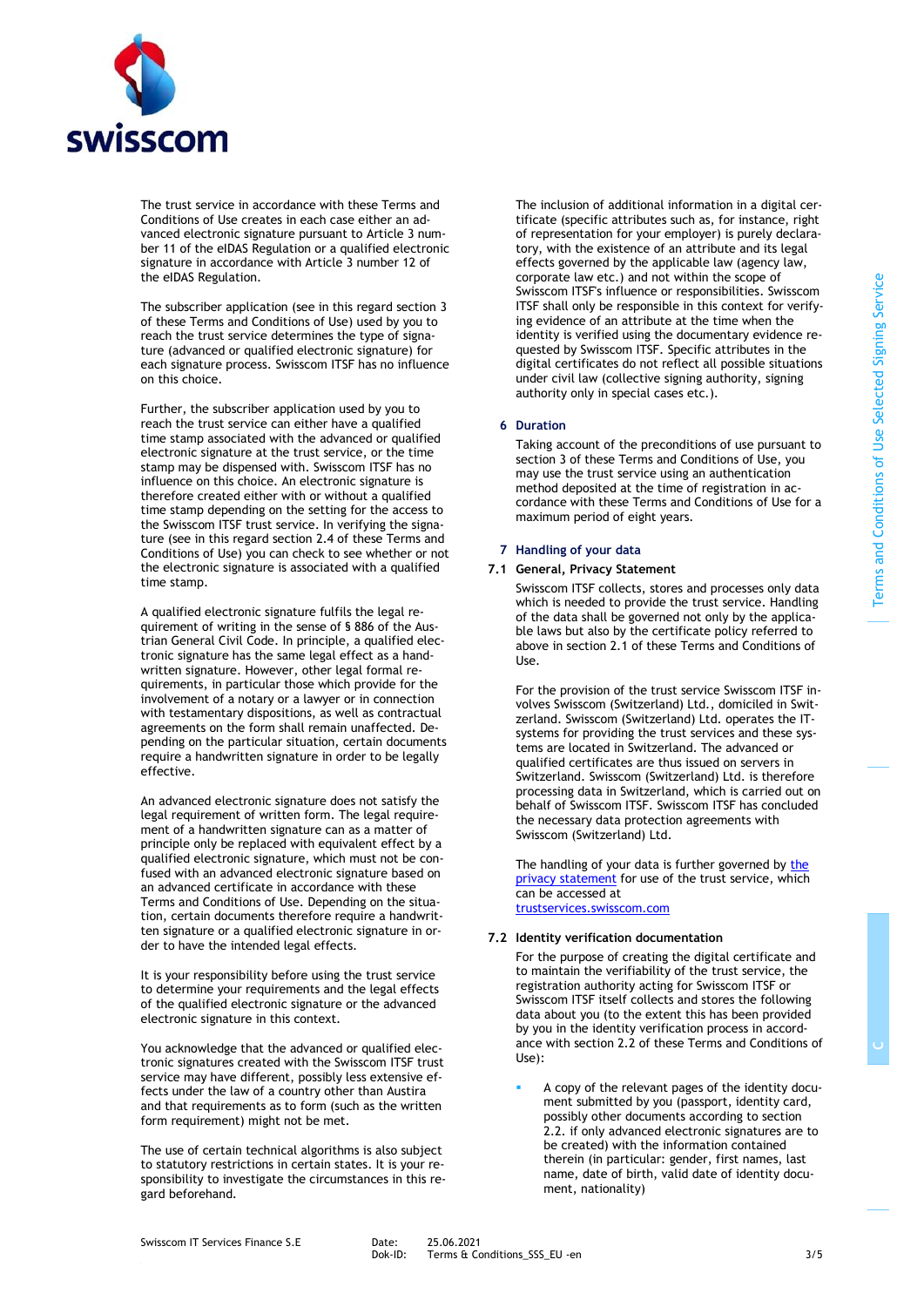

- Information contained in the identity document (in particular: gender, first names, last name, date of birth, valid date of identity document, nationality)
- Personal used means of authentication (e.g. mobile phone number)
- Other information and documents provided by you in the identity verification process (such as residential address, email address, extracts of Commercial Register, powers of attorney or other documentary evidence concerning specific attributes)

If the identity verification process is conducted by video-chat, the following data shall additionally be captured and stored:

- Photograph of you from the video call
- Photographs of the identity document submitted by you
- Audio recording of the video call
- Technical information (e.g. IP address) of the device used by you

## **7.3 Digital certificate**

Based on the data which has been provided by you and collected in the identity verification process, Swisscom ITSF shall at the request of the subscriber application and with your stated consent issue an advanced or qualified certificate containing the following information concerning you, if the subscriber application requires the use of actual names:

- First names, last name
- Two-digit ISO 3166 country code
- Additional information e.g. to ensure the uniqueness of the digital certificate:
- Name of company
- E-mail address
- Number of the identity document presented

If the subscriber application requires the use of a pseudonym:

- **Pseudonym**
- Two-digit ISO 3166 country code
- Registration authority responsible for verification of identity
- Time of issuance of digital certificate

The digital certificate is included in the electronically signed file after completion of the signing process. Anyone in possession of the digitally signed file may view the aforementioned information from the digital certificate at any time. This enables third parties to review personal information about you and to also see that Swisscom ITSF as a trusted trust service provider guarantees the certification of this data and the signing process.

## **7.4 Data after completion of the signing process**

The registration authority acting for Swisscom ITSF or Swisscom ITSF itself shall retain the data described in section [7.2](#page-2-0) for the duration specified in section [6](#page-2-1) of these Terms and Conditions of Use to enable you to

use the trust service. Swisscom ITSF (where applicable: supported by the registration authority) is further obligated by law in the case of qualified electronic signatures to retain various data concerning the identity verification process, the digital certificate and the signing process for 30 years from expiry or invalidation of the certificate. In the case of advanced electronic signatures, in accordance with its certificate policy, Swisscom ITSF retains various data concerning the identity verification process, the digital certificate and the signing process for at least 7 years from expiry or invalidation of the certificate. This ensures that the digitally signed document can still be verified as correct in the years after it is created. Swisscom ITSF shall in this process record all relevant information concerning the data issued and received by Swisscom ITSF and shall keep it in safekeeping so that it is available, for the purposes of enabling corresponding evidence to be provided in judicial proceedings, in particular, and ensuring continuity of the trust service.

On the one hand, Swisscom ITSF shall retain the following data for this purpose:

- Log files for the signing process (specifically includes business partner number, process number, process-related data)
- Hash value of the signed document

If Swisscom ITSF itself does not retain the information specified in section [7.2](#page-2-0) of these Terms and Conditions of Use, the registration authority shall provide these details to Swisscom ITSF to the extent this is required for purposes of providing the trust service under applicable law. In addition, Swisscom ITSF shall maintain a certificate data base.

Swisscom ITSF shall delete the data described in this section 7.4 after the expiry of a maximum of 39 years from completion of the identity verification process according to section 2.2 of these Terms and Conditions of Use. In the case of identity verification after the request only of advanced electronic signatures in accordance with section 2.2, Swisscom ITSF shall delete this data after the expiry of a maximum of 16 years after completion of the identity verification process.

## **8 Involvement of third parties**

Swisscom ITSF may engage third parties to perform its duties. In particular, Swisscom (Switzerland) Ltd. in Switzerland is used to operate the IT systems for the provision of the trust services. Third parties shall be specifically engaged by Swisscom ITSF to carry out the identity verification process (including retention of the identity verification documentation) (registration authorities).

## **9 Liability and force majeure**

Swisscom ITSF must at all times fulfil the requirements which the law and the technical standards impose on providers of trust services. Swisscom ITSF shall take appropriate state-of-the-art security measures for this purpose. You acknowledge that despite all Swisscom ITSF's efforts, the use of modern technology and security standards, and oversight by an independent agency with regard to compliance with the technical